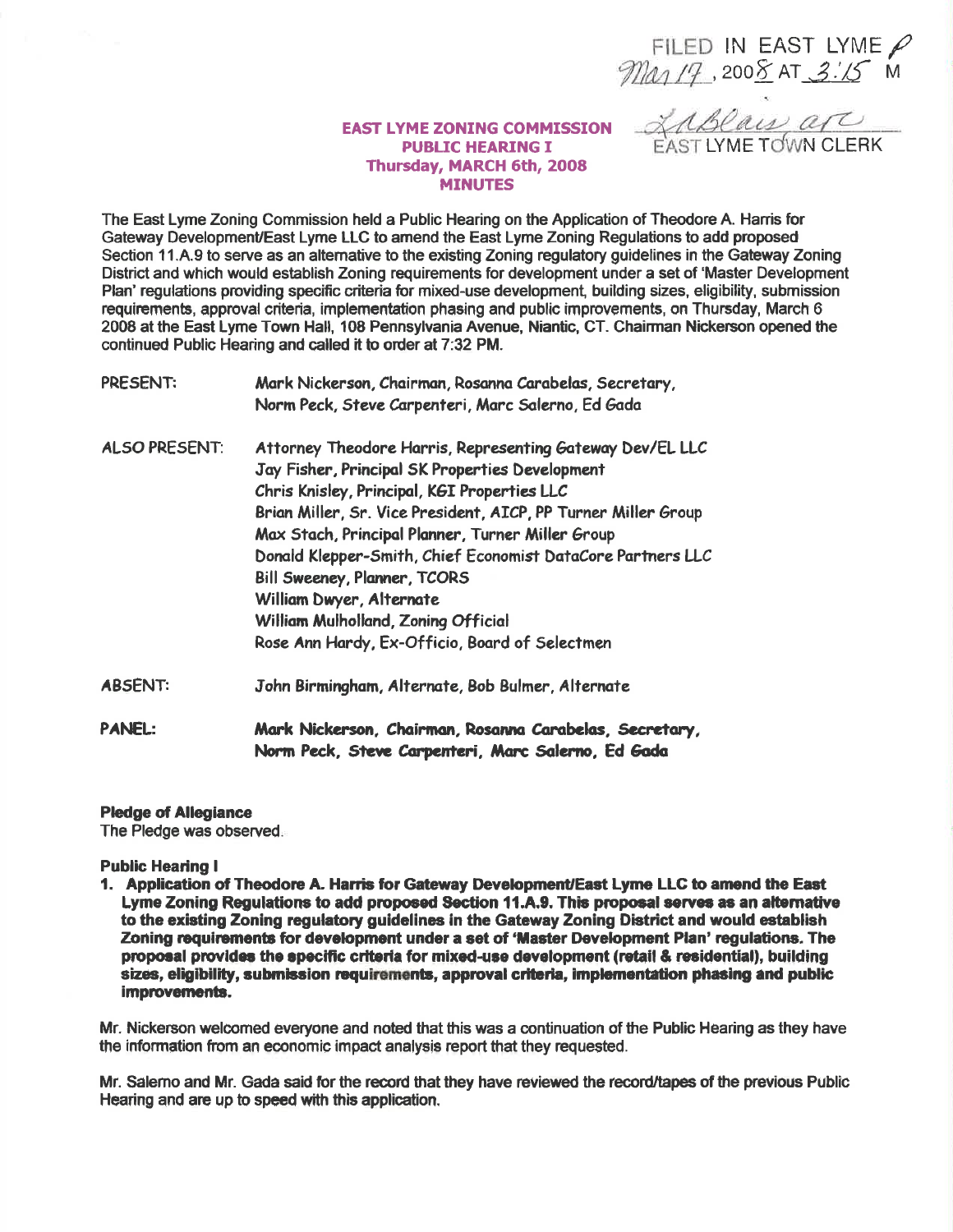Mr. Nickerson then called upon the applicant or their representative for their presentation.

Attomey Theodore Harris, representing the applicant introduced Brian Miller, Vice President of Turner Miller Group and Max Stach, of Tumer Miller Group who were retained to do a fiscal and economic impac't study of the proposed Zoning Amendment to the Gateway Planned Development Distrid Regulations.

Brian Miller, VP of Tumer Miller Group, Cheshire, CT said that they were engaged to analyze the proposed Zoning Amendment forthe Gateway Planned Development Disfrid with respect to the Niantic and Flanders retail areas of the Town. He passed out the complete report to the Commissioners. He said that they looked at the roles of the two distinct areas of the Town with respec't to the fiscal impads from lhe proposed text amendment utilizing some main criteria - there would be a maximum of 425,000 sq. ft. of commercial floor area; a maximum of 275 residential units and no single-family detached residences would be permitted. He said that the downtown area has a tourism component to it and that the people, who go there, do come back and have dinner there, lt is compfised of small scale businesses and is a typical downtown center that fell out of fashion and then came back into vogue with the Nlantic Main Street and Merchants Assoclation. The Flanders area has a diverse mix of business and industry. He said that they made assumptions based on various levels of build out for the project and those can be found in the report.

The potential impact on downtown Niantic would be small as the people who go to downtown Niantic like to walk along the waterfront and enjoy that type of environment. The tourist oriented businesses of Flanders would most likely be enhanced – such as the hotels which would see more business as well as the restaurants which would see more business and have more competition. He said that generally when more traffic is generated to one area that it is good for all of them. Some businesses may find themselves in competition, which is unavoidable; howeverthere is room forthem to co-exist. He then introduced Max Staoh to present the financial impaci.

Max Stach, Principal Planner, Turner Miller Group, Cheshire, CT said that the report that had been passed out was the revised report showing the revised figures. He said that the economic impact is thst of the impact on the businesses in the area. Fiscal impact is more of a direct impact on the budget/financial impact to the Town. He said that they gathered information and broke it out based on build out and the cost based on the services. lt was found that the flats would have a deficit by themselves, to the Town. lf everything were in place today, the Town (conservatively) would get \$1.7M more in revenues and while the residential element would be negative, the commercial portion would so far outpace it that it becomes negligible. lf the project were only developed to 25% of its' potential, that would leave a negative figure, however that is not the intent of the developers. He continued that the impact on Town services is small except possibly for police services. He contacted the Town of Clinton as they have the Clinton Crossing outlet and the Town of Waterford as they have the Crystal Mall and other retail areas. The Town of Clinton said that 30% of the total incidents in Clinton can be attributed to the shops. In Waterford, retail areas account for 9% of the police activity. From this he said that they looked at it in terms of the 425,000 sq. ft. and found that the calls could be increased by some 550-600 per year. With this, they recommend that the Town work with the Resident State Troopers and ask them what they feel their need might be.

Mr. Salerno asked if this report includes all the police services for the Town.

Mr. Stach said that it represents them based upon Town totals for residential and non-residential by computation and co-efficient. He explained that whereas there may be demands on the Police from this; there would not be demands on Senior Services - so there are off-setting effects.

Ms. Carabelas asked if the fiscal impact was a net revenue income of \$1.7M.

Mr. Stach sald yes.

Ms. Carabelas asked if the police cost would be included or would have to be taken from that figure. She said that she could envision it costing over \$100,000 more to add police officers.

Mr. Stach said that the police costs were already taken out but added that he has suggesied that they also speak with the \$tate Troopers regading what the needs might be.

Mr. Peck asked if Fire services were figured in. Mr. Stach said yes.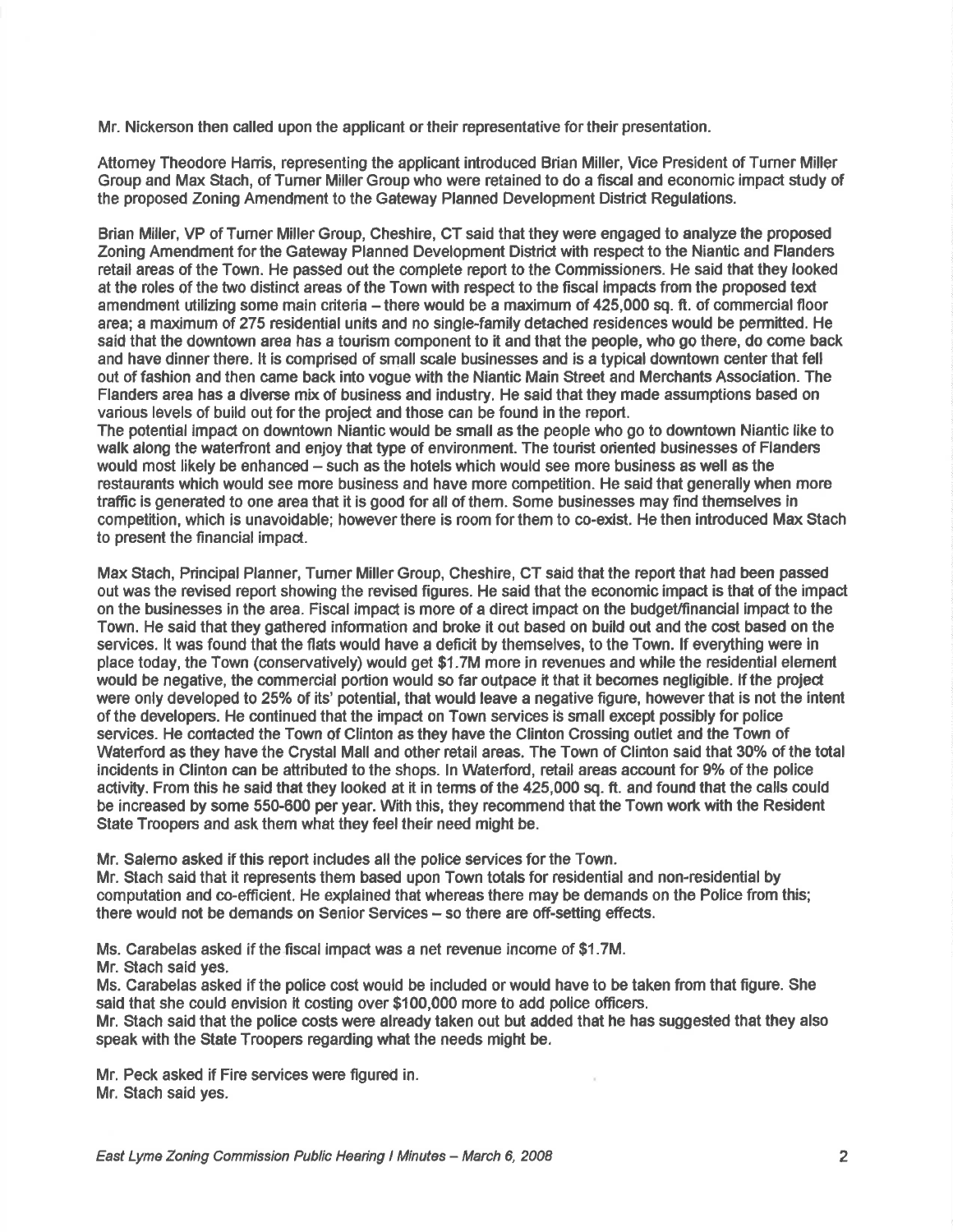Mr. Peck asked about the 8-mile radius that was used forthe marketing plan and what if the theme of this center was a 30-mile radius instead.

Mr. Miller said that the population of an area that size has to be 1M people and that he doubts that it would be that large of an area that would be affected by this as they would be going into Hartford and New Haven.

Mr. Peck said that he wanted to know what the effect would be on the local businesses  $-$  just short of the Hartford and New Haven areas.

Mr. Miller said that he would reason that the local businesses would benefit positively as they would be bringing more people to them and that it would be new business for the Town. They call this 'positive spillover'.

Mr. Nickerson asked about this 'positive spillover' effect and where they are going with this, and what does it allmean.

Mr. Miller said that it means that once you drive somewhere to go shopping that you also go to a restaurant in that area or make other stops along the way. He said that he thought that this might have a positive effed with people staying in and around the Flanders area on Flanders Road and frequenting the eating or ovemight establishments in the area.

Ms. Carabelas said that the report also alluded to the fact that some of the businesses might be hurt. She said that she is concemed about downtown Niantic.

Mr. Miller said that he has been doing these studies for some 30 years and that there was a concem over many of the older downtowns and some of them were impacted. However; downtowns have come back and with the type of shops, such as major retailers – they will not be replicated in the downtown Niantic area. The downtown will remain the boutique type of shoreline area that it is with the smaller shops and restaurants and the theater. The Flanders area might be more impacted.

Mr. Salemo asked if an improved intersection could have an impad on public safety there.

Mr. Miller said that the less accidents that they have, the less strain they would see on the police services. He suggested that it would maximize itself forthe Flanders area and the spilloverwill be positive as it would enable people to get in and out of the area easier.

Mr. Peck dsked if they had noticed lncreased police calls throughout the Town afterthe center has been completed – in terms of if it brought more types of crime to the area.

Mr. Miller said that he has not done that study but he would guess that police activity outside of the mall area is refated to a lot of the demographics of the area and community changes.

Mr. Salemo asked if Mr. Miller has any knowledge of that impac{.

Mr. Miller said that the impact has been positive and that school enrollments are on the downtum. He said that he does not want to suggest that there would be a decrease in taxes as there would be an increase, however, it will be offset greatly by the revenues that will be generated.

Mr. Gada asked about the casinos and if there are impacts there for additional police calls and if that was considered.

Mr. Miller said that Southeastern Connecticut has had huge impacts as a result of the casinos and that East Lyme is impacted by this due to the area and the proximity to the casinos. Whatever bad effects the Town is getting from the casino traffic; at least they can try to get some of the positive from it also.

Mr. Stach said that the Clinton Police Department was very helpful and they deteiled the police calls. They were not anything that you would not expect from a mall - shoplifting, writing bad checks, kids, store alams, and fender benders.

Mr. Nickerson asked Attomey Harris if he had other information to present.

Attomey Hanis introduced Don Klepper Smith, Chief Economisl with DataCore Partners to rcview the impact analygis that he had previously presented with respect to this study.

Don Klepper Smith said that he has respect for Mr. Miller and his study as he uses them a lot forvarious projects. He said that he came up with a \$2.5M revenue figure forthe Town versus the \$1.7M of Mr. Miller as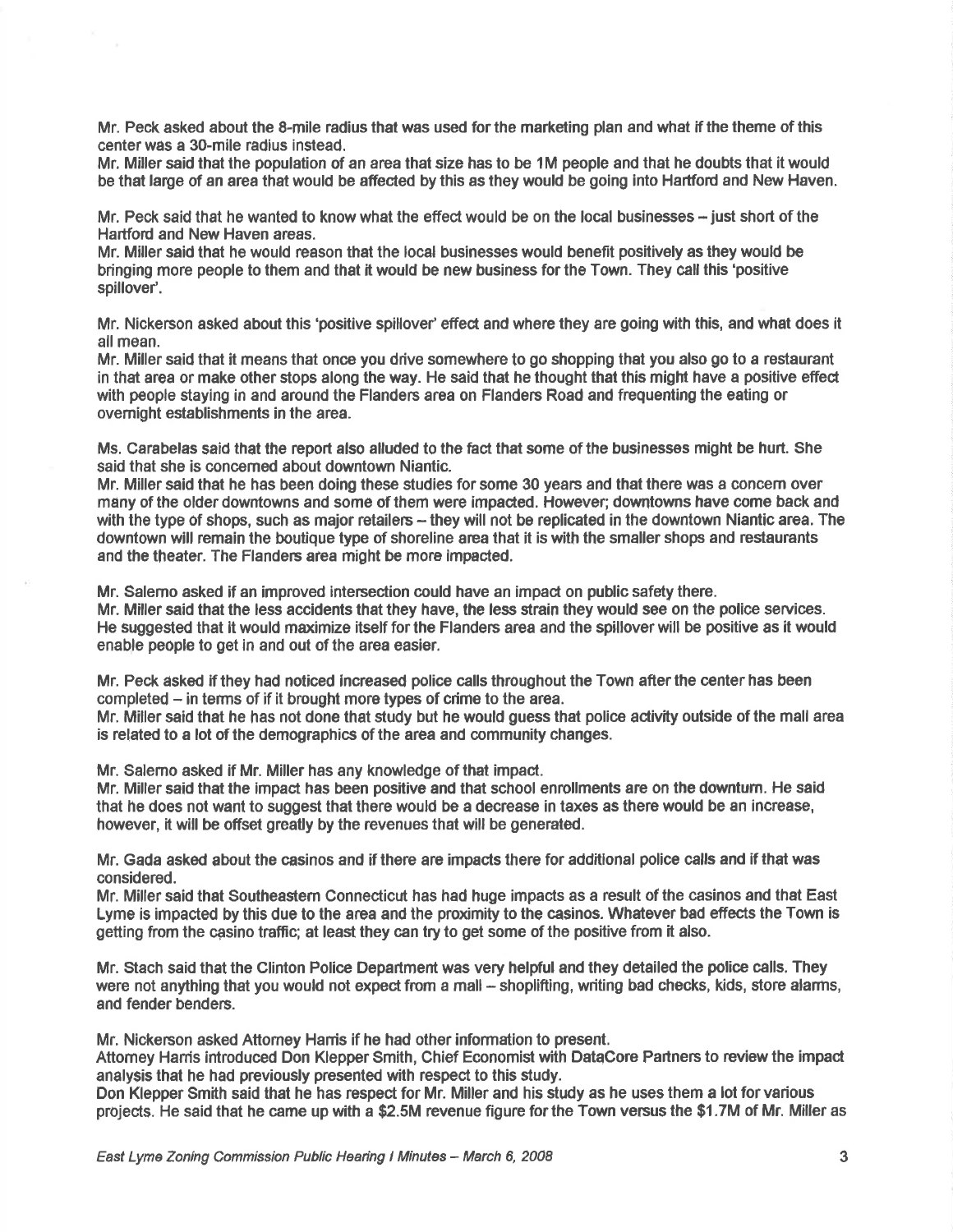he was ftguring it based on the year 2O10 when it would perhaps be built. The mill rate would be higher and capitalization of 6% was used whereas Mr. Miller used 7%. They both came up with 53 students from the residential build out. He said that the studies are very similar if they adjust forthe differences. They both have found that there are very real and tangible benefits forthe Town from this. He said that in his study that he accounted for the increased police services and that they feel that the net fisoal impact is positive and that they have used the most comprehensive measure on Town spending including capitaland debt.

Jay Fisher, Principal, SK Properties thanked Don Klepper Smith and Mr. Miller and Mr. Stach for doing the fiscal impact analysis. He noted that alternative scenarios of reducing the build out had been mentioned however the practical aspect is that they will build the entire 425,000 sq. ft. as otherwise the project does not work. The spillover effect does wort and they have said that they will work with both downtown Niantic and Flanders on this. He recalled to them that there is a letter from the Downtown Merchants Association endorsing this project and pledging their support.

Chris Knisley, KGI Properties said that they realize that police coverage is important and that in additlon to the Towns' Police Department that there will also be a pfivate detail within the mall area and that they will further define that when they get to that stage. With respect to Mr. Peck's question on the malls, Farmington Valley, Evergreen Shops and Mashpee Commons arc the type that they are relating to. The 550-600 police calls per year, if broken down on a daily basis, is  $1\frac{1}{2}$  service calls per day and the majority of the calls were shoplifting, inadvertent alarms being set off by store employees and minor traffic accidents. He said that this seems to be a manageable number.

Mr. Nickerson entered the Police Reports for Clinton and Waterfod into the record as Exhibit 5 and the Tumer Miller Group Fiscal and Economic lmpact Study into the record as Exhibit 6.

Ms. Carabelas noted that they had said that the higher end shopping malls bring in the better clientele. She then asked about the ramps that were going to be re-configured and if that would require the ramp system being shut down.

Mr. Fisher said that the ramps do not get shut down. The new ones would be built in stages and phases and the old continue to operate until the changeover. The north side would be the first part and the south is something that is done in conjunction with the DOT,

Mr. Nickerson noted that this application is for a text amendment only and that some of this discussion is way beyond the scope of this application. He asked that they stick to the text amendment. He asked if Attomey Harris had other items to present.

Attomey Hanis said that he did not and said that they were ready to hear from the public.

Mr. Nickerson noted the rules for public comment and asked that speakers address the Commisslon and not the applicant. He then called for anyone from the public who wished to speak in favor of this application –

Mike Schulz, Lovers Lance said that he is a small business owner in Flanders and that he gets business from New Hampshire, Providence and outside of Hartford, He said that his business is destination based and that he does not see where the Gateway would have a negative impac{ on his business. He sees this as positive and also does not see 50 kids as a negative. He does not think that the businesses that could be drawn into this area would bring adverse people in and cited the fad that both houses that he has lived in have been broken into without the Gateway area developed. They have a good developer here who is concerned for the Town and he said that he sees this as a win-win situation. With respect to the water and sewer, that will come at a later stage and no matter what goes there, that will be necessary.

Chris Miner, 16 Laurelwood Drive South said that he is not sure if he is in favor of this or not. lt seems that the fiscal impact is good but he said that he is not sure that all of it will accrue to East Lyme. He has looked at the types of businesses that we have and feels that some would be impacted. He asked that in the Zoning regulations that they restrict the type of usage so that they will not wipe out the existing businesses. He said that he understands that some of the businesses will come and go and that they cannot proted all of them. He said that he thinks that the developer could donate say \$50,000 to the downtown area.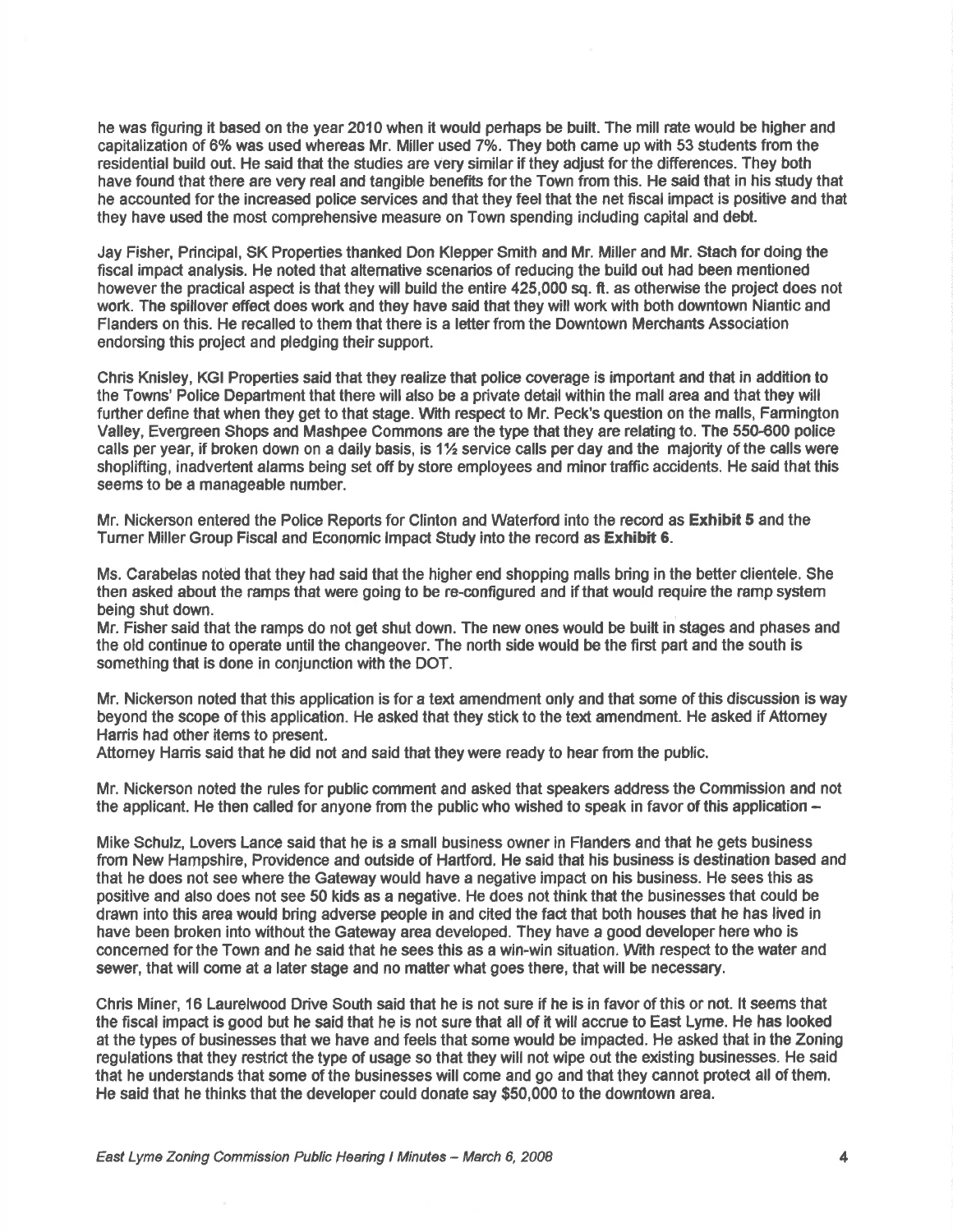Steve Rebelowski, 24 Higganum Place said that he lives one-quarter of a mile from the Gateway and that he has worked for the East Lyme & Waterford Police Departments for his entire career. He recently retired from the Waterford Police Department. He said that in 1985 Waterford had 43 police officers and that today they still have 43 police officers. People complain about the Crystal Mall but all of the other shopping areas have come in since then and the 43 officers have never changed and they make it wort. So, they too - can make it work. He said that he has a ooncem with the on and off ramp to l-95 and asked if it is going to come from Rte. 161 thru to the State and if the Town would have to control the traffic lights in that area. He said that they need more than one way in and one way out and that they would need to considerthat. He said that he would be more concerned with the fire and ambulance rather than the police as alarm calls are a strain on the fire and ambulance people who do not have a full complement of 20, 30 or 40 people working with them like the police do.

Paul Formica, First Selectman said that he is speaking in favor of the text amendment and that he would take hls First Seledman hat off and speak on this from the 'business hat' perspective. lMren new businesses come in, and; they have had 10 national chains come in wlthin the last five (5) years; they can bet that lt has affected the dining establishments in the area. lt has made them change their business and how they do business and it has made them better. Flanders is siillgrowing and Niantic is changing. He said that he has met with the casino managers and that they have picked up the slack from the downsizing of Pfizer. The new MGM Grand Hotel that is being built up there is a good example. He said that he asked them how they could do this, considering the economic climate and they told him that they appealto a whole different demographic of people in the 25-55 year old age range with an income of \$90,000+. The casino will spend over \$21M advertising to get that demographic there and these people will drive right through us to get there. He said that Niantic is making a comeback - they have received one STEAP Grant and have applied for another. With the demographic, this will continue to grow and a tourist dollar is spent between one (1) and 50 times. He said that there are 12 restaurants on Flanders Four Comers and here they are talking about a unique parcel of property and the developer is entitled to make a proflt on his development of that parcel. The 1997 Yale Charrette calls for exactly this type of development on this parcel – and if not this, then what? He said that he thinks that the Gateway is the host to the Mystic Coast and Country area, and that the Town could certainly use the tax revenue. They have heard talk about services; Police, Water and Sewet, Fire, etc. but the fact is that they will need these anyway and they will also need to increase the tax dollar. Only 3% of the property in this Town is zoned for commercial development and they need to have the commercial areas humming as best as possible. He said that water and sewer is working on drilling a new well and chlorinating the water as the State is pressing in on the Town to chlorinate the water and for a water regionalization system. He said that he would like us to be a water seller rather than a water buyer and that regardless, they need to do this. They are also looking into taking the salt water and turning it into drinking water. This is the last piece to the puzzle in the commercial zone. He said that he thinks that the developer has been a good listener, has adapted to work with us and the neighbors and that they need to think win-win and long-term and this; creates solutions.

Steve Rebelowski, 24 Higganum Place said that he wanted to add that in 1983 that the City of New London was paying money to have the Crystal Mall put in so that they could get the increased traffic from it.

Mr. Nickerson then called for anyone from the public who wished to speak against this application  $-$ Mark Van Wart, 49 Corey Lane said that he has been here for over 40 years and that he is concerned over the text amendment change as it would add to congestion and accidents on I-95. He said that safety should be more important to them than tax dollars. He said that he is not going to make a penny from this and that he would rather work the extra days per year and pay the extra taxes. The lour paying jobs that this would bring would put a tax burden on them. He asked if the market analysis was done for things other than the retail.

Mr. Niokerson responded that what is being proposed is retailand that it has been changed from office and that the applicant ls not responsible for coming up with all sorts of scenarios,

Barbara Johnston, 35 Sea Crest Ave. said that she has heard a lot of speaking tonight, but not to address the text amendment. She asked if it could be an 'umbrella'forthe whole Town.

Mr. Nickerson said that it is defined for the 'Gateway' area only.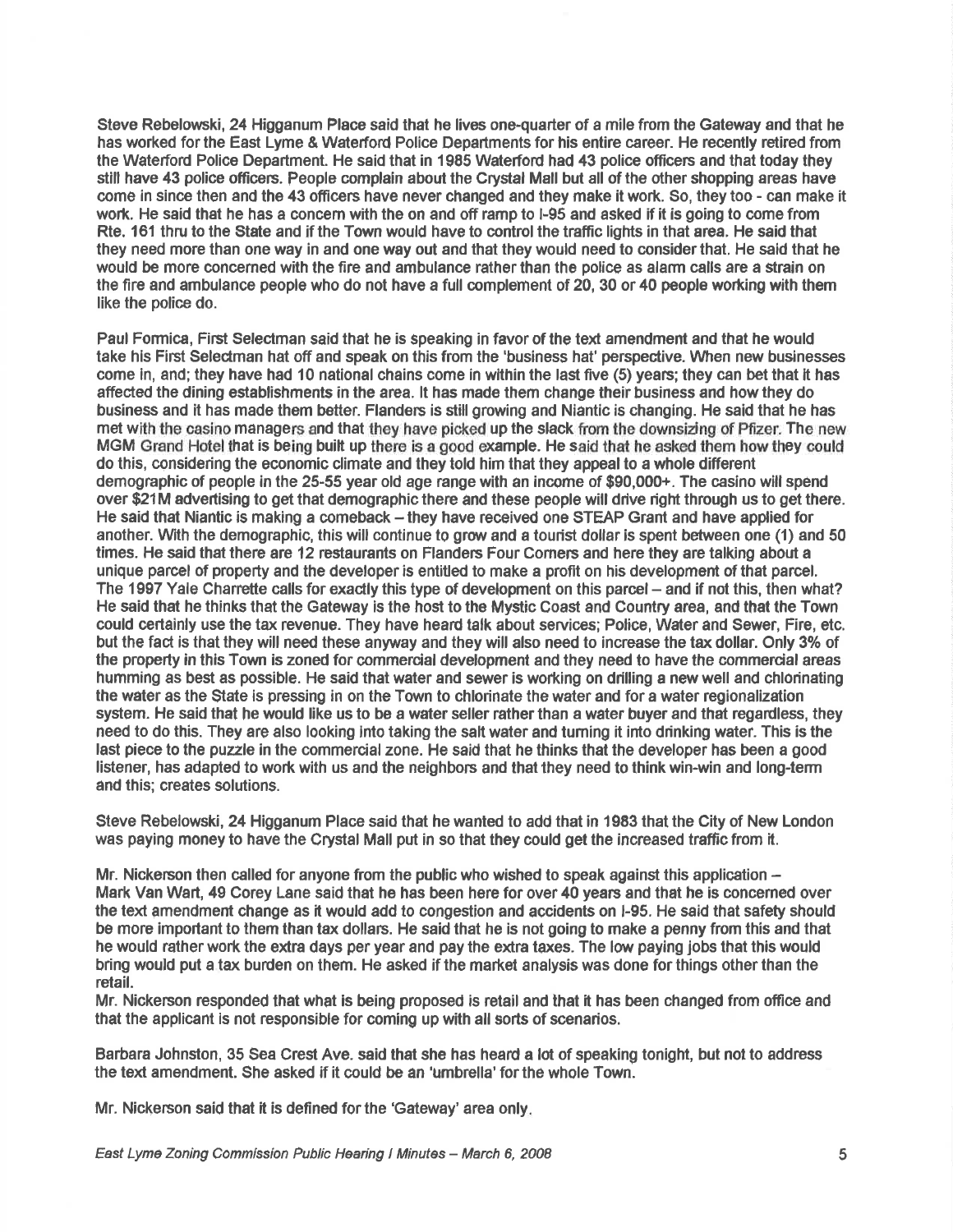Ms. Johnston said that with respect to the traffic study that she heard that 'in the 1990's' and that she does not think that is valid now. She asked what the build out time frame was and where the minutes were from the neighborhood meetings that the developer held and if any were taken. She said that they used 18,000 as the population figure and asked about the summer population and if that was used. She said that she did not see any improvements to Rte. 161 and asked if there were any. They had mentioned market-rate apartments and not Affordable Housing. Would there be any Affordable Housing units and if not, why not - as the Town needs them. She said that the underground utilities should be in the text amendment. She asked why this is not office or light industry. She asked if the R-40 area near the neighborhoods has been deeded to the Town. She said that she is against the text amendment as proposed and they should deny the change. Regarding the comments on the spillover from the casinos - she said that she does not think that this will happen at all as she has worked at the casinos and the people will just drive right through here and not stop. She submitted her comments for the record. They were entered as Exhibit 7.

Bob Gadbois, 358 Boston Post Road said that when he was growing up that he took the bus to New London and it was a thriving Town. Then they built the New London Mall and the people went there and then the Crystal Mallwas built and the people went there and all of this affec{ed downtown New London. This will affect downtown. Regarding the school kids, he said that he went to a meerting and Dr. Smotas said that there are some 80 klds that are coming from the Sea Spray development and that this does have an effect on them.

Dave Garlson, 9 Wells Street sald that he thinks that if this can be put into law that it can also be taken out. He said that he stays here because of Niantic and Flanders and that he does not want to live in a Town that has a mall. Bames & Noble and Bed, Bath & Beyond mean nothing to him as he can go to the Book Bam and soap is easy to come by anywhere. There has to be more of a driving force than money and he chooses not to live near Target and such stores.

Kevin Regan, 12 Luce Ave. said that he was concerned with the proposed text amendment and feels that the POCD controls should be adopted. If the tax dollars would be the same for other than retail, he said that he would prefer that it be non-retail. He also submitted one sheet of signatures representing residents against this application. This was entered as Exhibit 8.

John Wagner, 45 Walnut Hill Road said that he is against the developer drivert text amendment changes and that he thinks that 'we can decide for ourselves' and the developer can follow with what we decide. 'We' can change the regulations and not the developer. He also asked if this would change the ISO rating and if so  $$ how. He said that they should know that the occupancy rate of most of these retail areas is only at 80%.

Bart Pacekonis, 39 Blue Ridge Drive, South Windsor, CT said that he is a Planning & Zoning official in South Windsor and that the larger retail brings in low-paying jobs and housing that tax the services of the community such as police and fire. They would also need 50% of the proposed residential housing to be Affordablo Housing to accommodate these jobs. Regading police, two oops go on calls and it would cost over \$100,000 forthe cops so it will tax services. He cited Everyreen Walk where he lives and said that it is mixed use and that they asked the developer to tallor it to how they wanted it built as they wanted the best shops and high end shops. To that end, it has medical and office space and shops such as LL Bean and also fitness. He said that they had a concem with the buildings and had the developer finish the sides to give a better appearance as they would not be hidden by landscaping. He said that the examples of the shops that were given are not high end. He said that as he reads it that there is no public hearing involving this site plan and he thinks that the public should be involved in the approval process. He said that he thinks that they can design what they want better than the developer.

Mr. Nickerson asked Mr. Pacekonis what percentage of the property in South Windsorwas devoted to commercial development.

Mr. Pacekonis said that South Windsor was 17% industrial however through the efforts of an aggressive Town Leader, they are now at 30% commercial/industrial and this brings in the tax dollars. He said that they also picked up retail from the Buckland shops which have fanned out to their doorstep.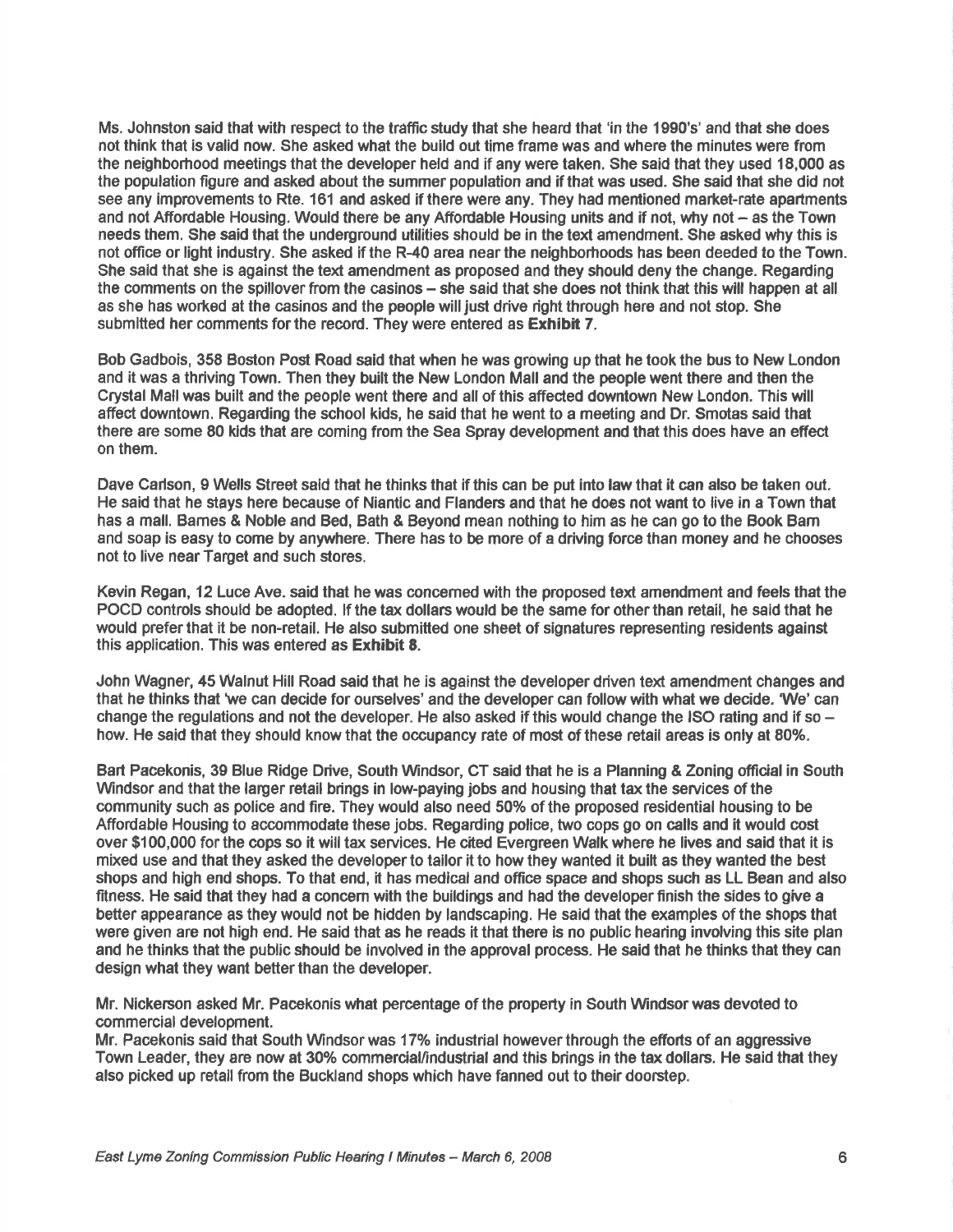Mr. Nickerson said to Mr. Pacekonis that they are talking about two very different universes as East Lyme has only 3% commercial/industrial land.

Ms. Carabelas asked is he has seen the preliminary pictures that they have here depicting what this might look like.

Mr. Pacekonis said that the plctures are great but they are one thing and the development is another. Mr. Nickerson asked Mr. Pacekonis if he was present for the first part of this public hearing and the PowerPoint presentation.

Mr. Pacekonis said no, but added that he did pick up a copy of the disk presentation.

Mr. Salerno asked if the office and other area were sold that way.

Mr. Pacekonis said that they were conceptual and that there was a conceptual for the bike paths and band shells howeverthey never materialized as they were a canot that was out there that did not happen. He said that he is now in favor of the true mixed use. He lastly added that he may not have mentioned it before; but he is speaking on behalf of 30 carpenters as he is also a Carpenter's Union representative.

Bob Gadbois, 358 Boston Post Road said that this is located overthe aquifer and that the asphalt does not allow the water in. He said that the First Selectman spoke on a de-salination plant and that those plants do not come cheap as if they did, you would see them up and down the coast.

Barbara Johnston, 35 Sea Crest Ave. complimented the man coming from South Windsor and said that Rocky Hill also did different things with their commerclal areas. She suggested that they take a ride out to look and see what was done so they will have more ideas.

(Note: A brief breakwas taken here)

Mr. Nickerson called for any other public comments -

Robert Coniveau, 296 Millstone Road East said that he represents the carpenters and about 30 of his fellow members. They heard about the aquifers end the run-off will go into detention ponds; some wells could also be drawn down in other areas from this. And - when they open and then some of the stores go vacant what is to stop an unsavory store from going into the vacant area.

Mr. Nickerson noted forthe record that they have a subcommittee hard at work on 'adult uses'. He added that they are also very well aware of the aquifer.

Attomey Harris said that they have heard a variety of comments and that what they are talking about here is a 'text amendment only' and that it is only at the next stage that they would begin to deal with the other items that have been mentioned. He also recalled that the Planning Commission unanimously endorsed this text amendment on refenal as being consistent with the Plan of Conservation & Development and the Yale Charrette report to channel future commercial growth toward this area. He asked that they move forward on this so that they can get to the next phase.

Mr. Salerno said that he is a proponent of office space and that he does not see where it is exempted here. Attomey Harnis said that it is not exempted  $-$  the items listed such as retail and residential are there because they have limits on them - there is no exemption of office space.

Mr. Salemo said that he would like insurance that office space would be a component.

Mr. Fisher said that they have that power at the MDP stage and that they do not really want to be dictating to the market what it would be as that is the way that this 'Gatewey' has been for many years and the demand is not there for it and that is why it has not been developed over so many years.

Mr. Salemo said that maybe not in terms of square feet  $-$  but just in terms that there will be an office component.

Mr. Nickerson clarified to Mr. Salemo that Mr. Fisher has just said that you would 'hand cuff the project by making a requirement for an offlce component.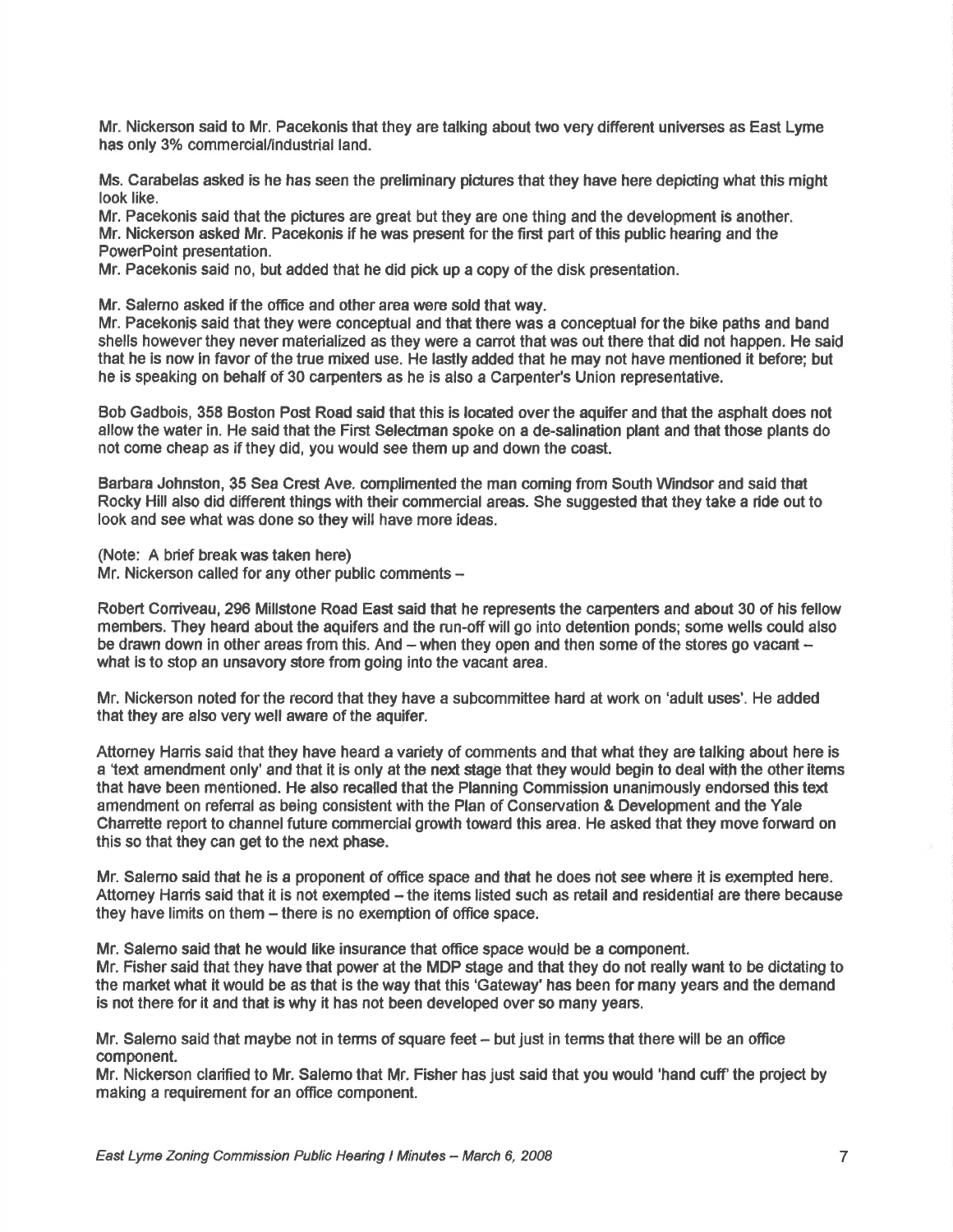Bill Sweeney, Certified Land Planner, TCORS explained that the criterion states that it must be a 'mixed use',

Mr. Fisher said that they had said at the prior public hearing that they would do some office component and that they are committed to it as part of the project. He said that it would be a mistake to make it required in the text amendment.

Mr. Sweeney said that this leaves the door open for creativity as it is a very strong amendment.

Mr. Carpenteri asked if they are proposing any Affordable Housing. Attorney Harris said no.

Mr. Nlckerson commented that they would be market rate apartments.

Attorney Hanis said that the Planning Commission unanimously found this text amendment to be consistent with the Plan of Conservation and Development.

Mr. Salemo asked Mr. Mulholland if it would be taken off of the original area if a hotel wanted to be put here - would they be able to re-configure the retail and make those decisions and still have office space. Mr. Mulholland said that would come at a latertime as this is only the text amendment stage.

Mr. Fisher said for the record that they will very strongly consider having some office space there.

Attomey Hanis explained that if you mandate it that you stick yourself with something that you may not want or even worse that would not wort.

Mr. Gada noted that someone out there had suggested that this would allow someone to come forward with something unique. He said that he would like to see that happen.

Attomey Harris said to Mr. Gada, 'exactly' and this allows that to happen.

Mr. Nickerson asked if the Commission had any other comments or questions -Hearing none  $-$ 

Mr. Nickerson called for a motion to close this Public Hearing.

### \*MOT|ON (l) Ms. Carabelas moved that this Public Hearing be closed. Mr. Gada seconded the motion. Vote:  $6 - 0 - 0$ . Motion passed.

Mr. Nickerson closed this Public Hearing at 10:15 PM. (Note: A brief break was taken here)

Respectfully submitted,

Karen Zmitruk, Recordirg Secretary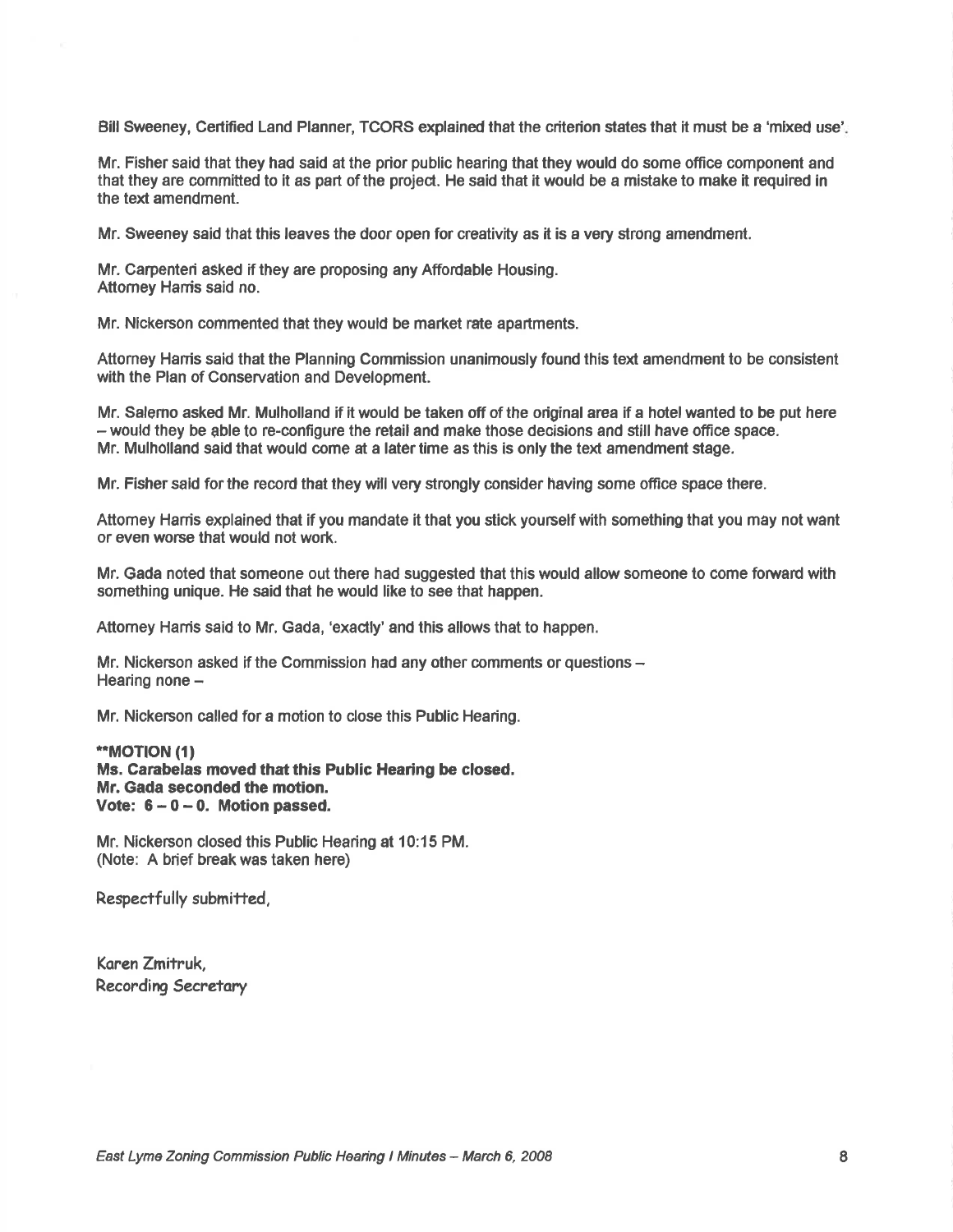# **Proposed Zoning Text Amendment Gateway Planned Development District Master Development Plan**

### 11.A.9 Master Development Plan (MDP)

As an alternative to the traditional parcel by parcel development of the GPDD Gateway Planned Development District under the preceding provisions, the Commission may, subject to a public hearing, adopt a Master Development Plan (MDP) that modifies the zoning requirements of the District in accordance with the following standards.

#### 11.A.9.1 Purpose

The purpose of the MDP process is to encourage the comprehensive planning and coordinated mixed-use development of multiple parcels within the District, promote creativity and superior design through flexible and context-sensitive development standards, support significant economic investment, reduce impacts associated with large-scale development, and provide protection to adjoining neighborhoods.

#### 11.A.9.2 **Effect**

The adoption of an MDP shall modify the zoning requirements of the GPDD Gateway Planned Development District as specified by the MDP and except as provided in Section 11.A.9.2.1 and 11.A.9.2.2 shall allow for deviation from the typical requirements for use, bulk, and other development standards. Any provision of the East Lyme Zoning Regulations applicable to the property and not specifically superseded by adoption of the MDP shall continue in full force and effect.

#### 11.A.9.2.1 **Retail Use**

To the extent that a MDP shall contain retail uses, such uses shall be subject to the following

- Not more than one (1) anchor store, containing no more than 140,000 square feet  $(A)$ of net floor area, shall be allowed.
- Not more than Five (5) junior anchor stores, typically ranging from 25,000 to  $(B)$ 90,000 square feet shall be allowed, provided that no single store may exceed 90,000 square feet of net floor area, and not more than two (2) such stores may exceed 50,000 net floor area.
- Notwithstanding Subsections (A) and (B) above, not less than twenty-five (25%)  $(C)$ percent of all retail space in the MDP shall be contained in stores with less than 20,000 square feet of net floor area.

Attachment

 $QHT$  Zonn $G$  3/6/08